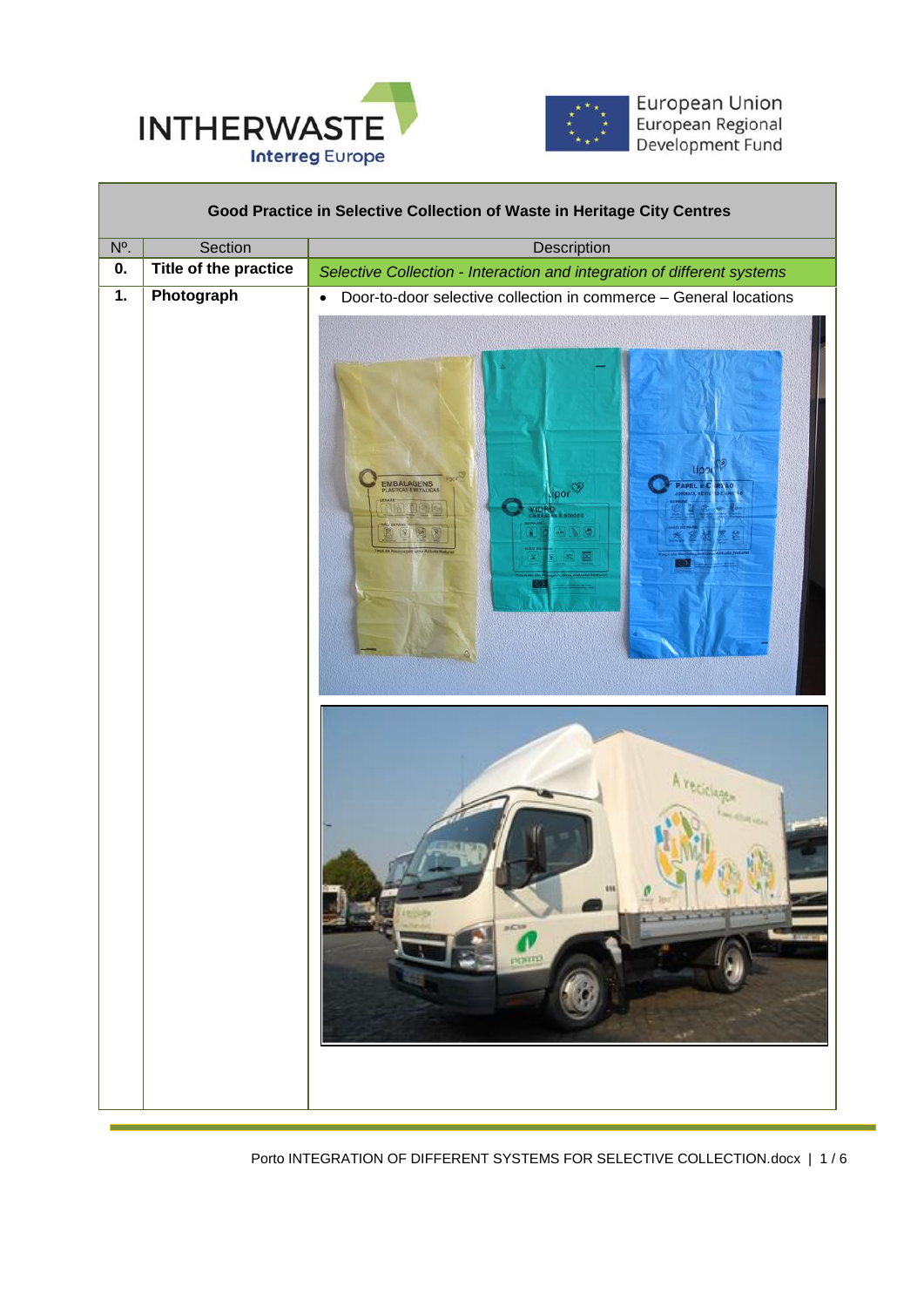





Porto INTEGRATION OF DIFFERENT SYSTEMS FOR SELECTIVE COLLECTION.docx | 2 / 6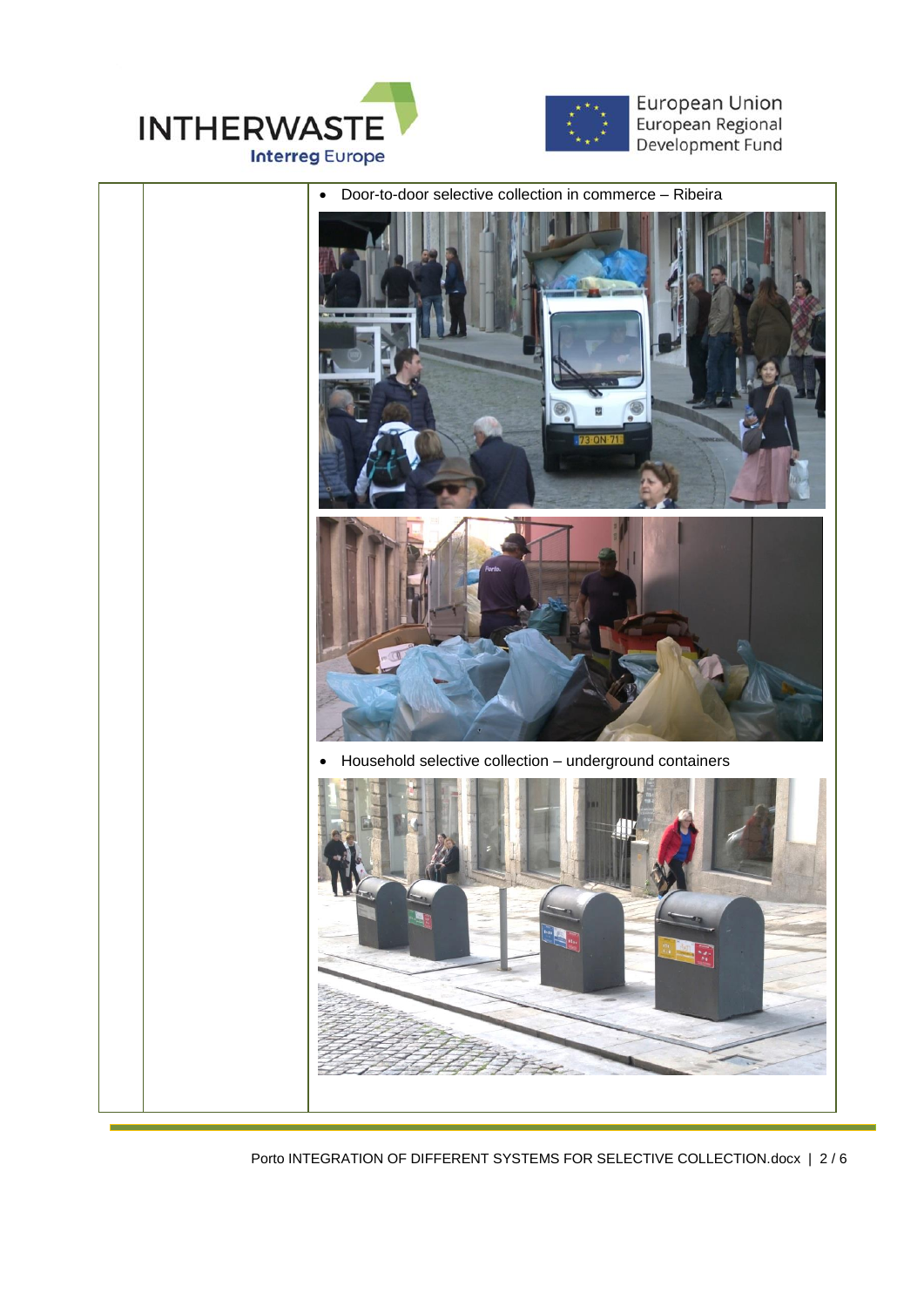



|                  |                                 | Household selective collection - semi-underground containers<br>$\bullet$        |
|------------------|---------------------------------|----------------------------------------------------------------------------------|
|                  |                                 | Household selective collection - Surface bins                                    |
|                  |                                 | # 0                                                                              |
| $\overline{2}$ . | <b>Proposers</b>                | Municipality of Porto                                                            |
| $\overline{3}$ . | <b>Contacts</b>                 | Pelouro da Inovação e do Ambiente:<br>pelouro.ia@cm-porto.pt<br>+351 222 097 161 |
| 4.               | <b>Useful links</b>             | www.cm-porto.pt                                                                  |
| 5.               | <b>Start date</b>               | Not applicable                                                                   |
| 6.               | Activities' state of<br>the art | Ongoing                                                                          |

Porto INTEGRATION OF DIFFERENT SYSTEMS FOR SELECTIVE COLLECTION.docx | 3 / 6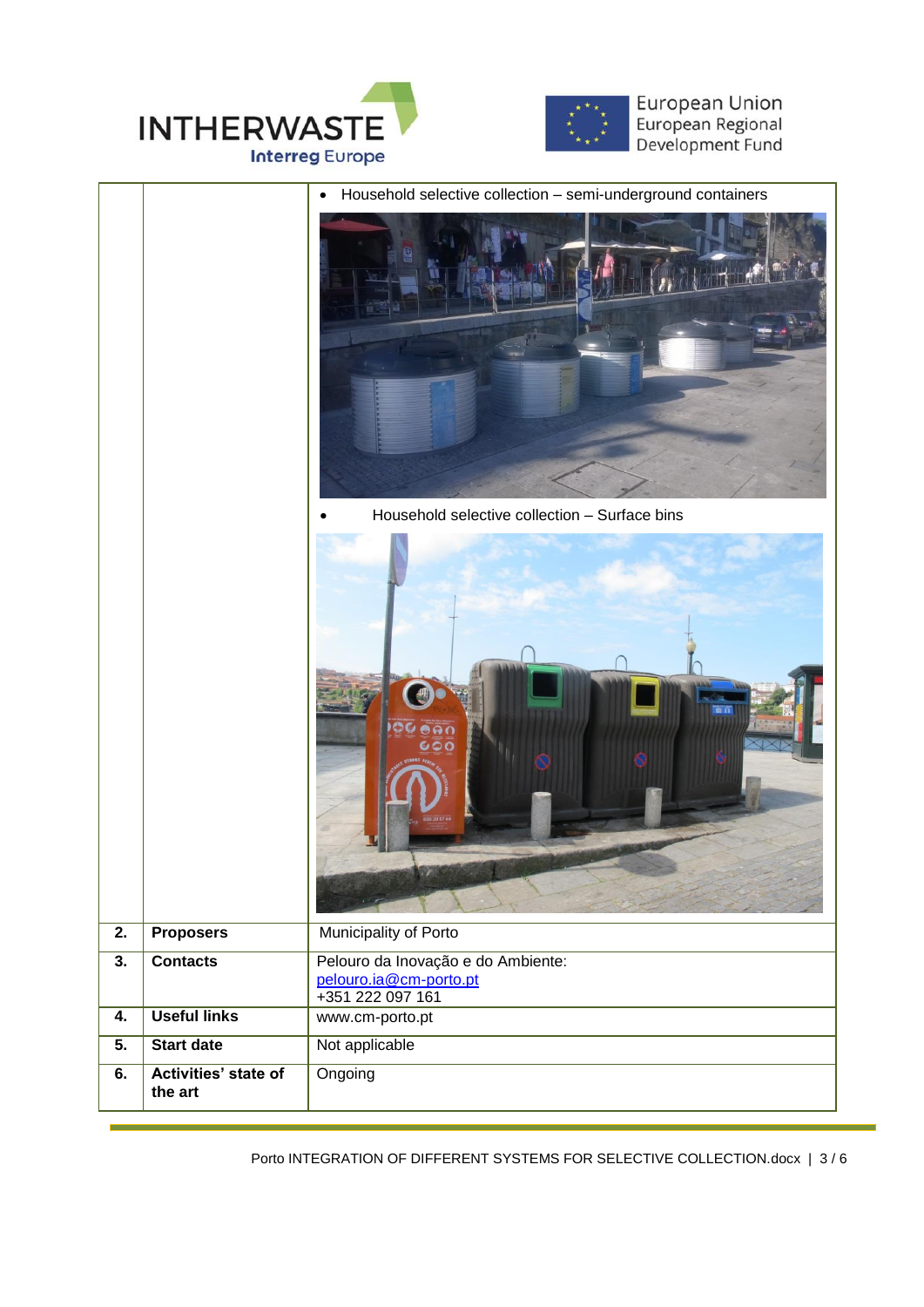



| 7.                                | Location                                                                                                                                                                                                                                                                                                                                                                                                                                                                                                                                                                                                                                                                                                                                                                                                                                                                                                                                                                                                                                                                                                                                                                                                                                                                                                                                                                                                                                                                                                                                                                                                                    | Portugal, Porto, Heritage City Centre                                                                                                                                                                                                                                                                                                                                                                                                                                                                                                                                                                                                                                                                                                                                                                                                                                                                             |
|-----------------------------------|-----------------------------------------------------------------------------------------------------------------------------------------------------------------------------------------------------------------------------------------------------------------------------------------------------------------------------------------------------------------------------------------------------------------------------------------------------------------------------------------------------------------------------------------------------------------------------------------------------------------------------------------------------------------------------------------------------------------------------------------------------------------------------------------------------------------------------------------------------------------------------------------------------------------------------------------------------------------------------------------------------------------------------------------------------------------------------------------------------------------------------------------------------------------------------------------------------------------------------------------------------------------------------------------------------------------------------------------------------------------------------------------------------------------------------------------------------------------------------------------------------------------------------------------------------------------------------------------------------------------------------|-------------------------------------------------------------------------------------------------------------------------------------------------------------------------------------------------------------------------------------------------------------------------------------------------------------------------------------------------------------------------------------------------------------------------------------------------------------------------------------------------------------------------------------------------------------------------------------------------------------------------------------------------------------------------------------------------------------------------------------------------------------------------------------------------------------------------------------------------------------------------------------------------------------------|
| 8.                                | Inhabitants in the<br>area                                                                                                                                                                                                                                                                                                                                                                                                                                                                                                                                                                                                                                                                                                                                                                                                                                                                                                                                                                                                                                                                                                                                                                                                                                                                                                                                                                                                                                                                                                                                                                                                  | 7000                                                                                                                                                                                                                                                                                                                                                                                                                                                                                                                                                                                                                                                                                                                                                                                                                                                                                                              |
| 9.                                | Description of the practice                                                                                                                                                                                                                                                                                                                                                                                                                                                                                                                                                                                                                                                                                                                                                                                                                                                                                                                                                                                                                                                                                                                                                                                                                                                                                                                                                                                                                                                                                                                                                                                                 |                                                                                                                                                                                                                                                                                                                                                                                                                                                                                                                                                                                                                                                                                                                                                                                                                                                                                                                   |
|                                   | The Heritage City Centre is a very heterogeneous area regarding several aspects. First of all, the<br>people who go to the heritage city centre, they are moved by different purposes: there are people<br>who lives there, people who works there, people that goes there in their free time and tourists<br>getting to know the city. In respect with the building occupation and utilization, there are<br>residences, restaurants, coffee shops and bars, other store types, hotels, etc. Nevertheless the<br>urban structure is also very diverse through the entire area oh the historic centre. All this factors<br>depend on the location in the Heritage City Centre. There are some areas where tourist and<br>recreational activities are much denser than others where residential occupation prevails. Because<br>of this, we are forced to have different waste collection and management systems operating in<br>parallel as an integrated system.                                                                                                                                                                                                                                                                                                                                                                                                                                                                                                                                                                                                                                                           |                                                                                                                                                                                                                                                                                                                                                                                                                                                                                                                                                                                                                                                                                                                                                                                                                                                                                                                   |
| Origin:                           |                                                                                                                                                                                                                                                                                                                                                                                                                                                                                                                                                                                                                                                                                                                                                                                                                                                                                                                                                                                                                                                                                                                                                                                                                                                                                                                                                                                                                                                                                                                                                                                                                             |                                                                                                                                                                                                                                                                                                                                                                                                                                                                                                                                                                                                                                                                                                                                                                                                                                                                                                                   |
|                                   | In order to respond to the different requirements related with the waste management, overtime we<br>have been adjusting the system and developing specific schemes for specific areas in the<br>Heritage City Centre. At the moment, for the commerce sector, we have a door-to-door selective<br>collection system specific for Ribeira, that we have already present and explained. But once<br>Ribeira's occupational and infrastructural characteristics are unique, we have a slightly different<br>system for the door-to-door selective collection of commerce waste in the rest of the historic area.<br>On the other hand we need to address the household waste production as well as the production<br>related with people who works or visits the historic centre. To manage this waste component, we<br>use various types of street bins, adjusted to the location according to the urban structure<br>characteristics and the amount and kind of waste production. As we presented before, the<br>preferential type of street bin is the underground containers but we have also some semi-<br>underground containers and surface bins. At the moment we are also developing studies in order<br>to implement a door-to-door selective collection system for the household waste. However, even<br>in a scenario where the door-to-door collection systems are fully operational in both sectors, they<br>will always have to coexist with street bins. Therefore, the integration and interaction of different<br>waste management systems in Heritage City Centre is inevitable and of the most importance. |                                                                                                                                                                                                                                                                                                                                                                                                                                                                                                                                                                                                                                                                                                                                                                                                                                                                                                                   |
| <b>Development and Timescale:</b> |                                                                                                                                                                                                                                                                                                                                                                                                                                                                                                                                                                                                                                                                                                                                                                                                                                                                                                                                                                                                                                                                                                                                                                                                                                                                                                                                                                                                                                                                                                                                                                                                                             |                                                                                                                                                                                                                                                                                                                                                                                                                                                                                                                                                                                                                                                                                                                                                                                                                                                                                                                   |
|                                   |                                                                                                                                                                                                                                                                                                                                                                                                                                                                                                                                                                                                                                                                                                                                                                                                                                                                                                                                                                                                                                                                                                                                                                                                                                                                                                                                                                                                                                                                                                                                                                                                                             | The selective collection in the Heritage City Centre began exclusively with surface street bins, for<br>commerce and household waste. Overtime, we have been improving these equipments by the<br>installation of other kinds of bins, the semi-underground and the underground ones (2010).                                                                                                                                                                                                                                                                                                                                                                                                                                                                                                                                                                                                                      |
|                                   |                                                                                                                                                                                                                                                                                                                                                                                                                                                                                                                                                                                                                                                                                                                                                                                                                                                                                                                                                                                                                                                                                                                                                                                                                                                                                                                                                                                                                                                                                                                                                                                                                             | Regarding the door-to-door collection in commerce, we started to implement this system in the city<br>in 2008, with around 190 users located only in the main commercial street of the city and we<br>called it "Baixa Limpa". Since then, the system intervention area and the number of users have<br>been growing throughout the city area, including the Heritage City Centre. Once we realized that<br>the standards we had developed for the system couldn't be applied in Ribeira, we started<br>adjusting the system and developing different strategies for Ribeira's unique characteristics. The<br>specific system for multimaterial selective door-to-door collection in Ribeira was implemented in<br>2015. In 2016 we started to study the applicability of a similar approach for the household waste,<br>in order to develop a system that suits all the inhabitants of the Heritage City Centre. |
|                                   |                                                                                                                                                                                                                                                                                                                                                                                                                                                                                                                                                                                                                                                                                                                                                                                                                                                                                                                                                                                                                                                                                                                                                                                                                                                                                                                                                                                                                                                                                                                                                                                                                             | At the moment all the collection systems implemented in the Heritage City Centre are mature and<br>completely operational. However, we are aware that there's still potential for expansion of the<br>door-to-door collection system in commerce. Besides that, the behaviour of the waste production                                                                                                                                                                                                                                                                                                                                                                                                                                                                                                                                                                                                             |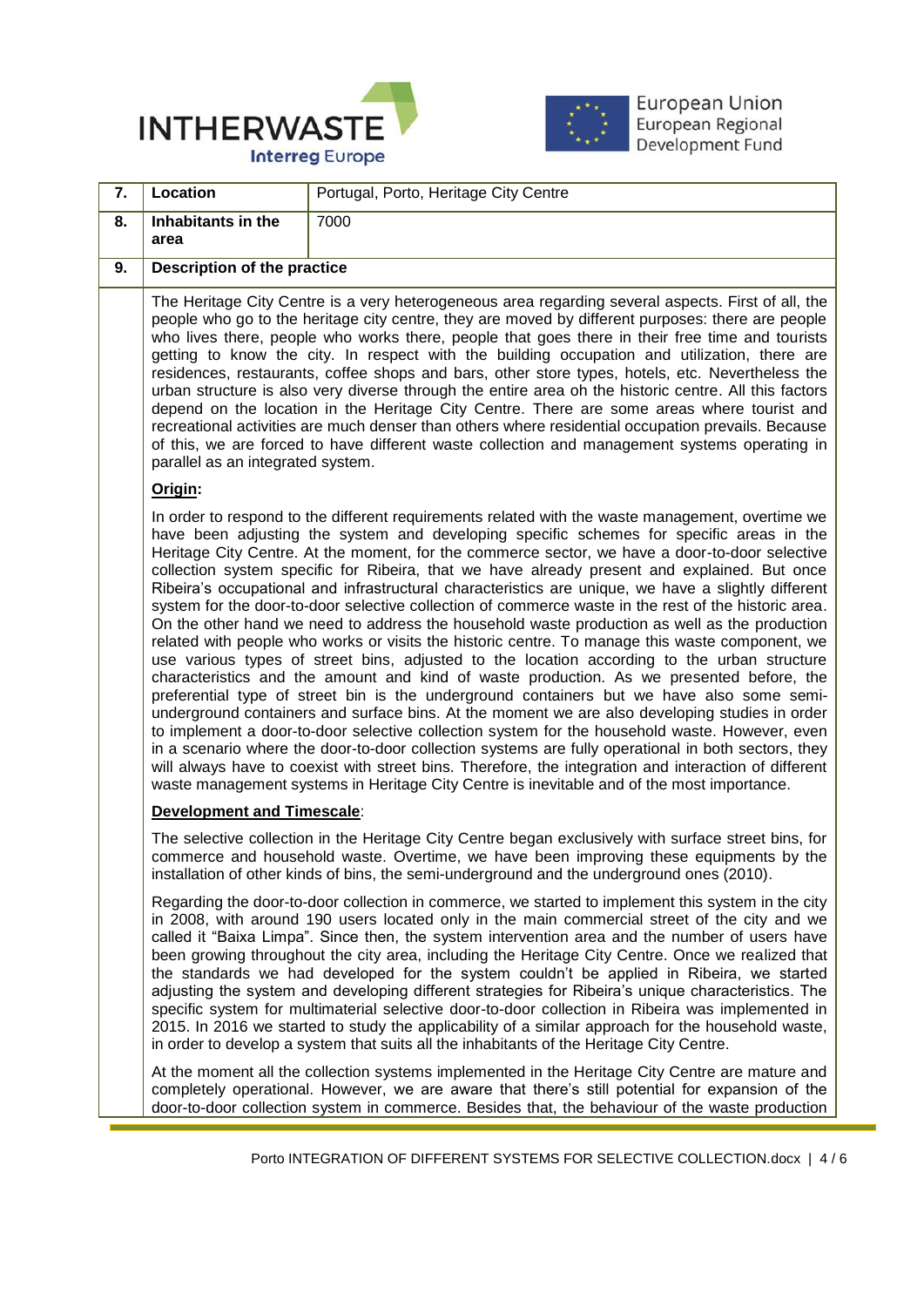



 $\overline{a}$ is changing continuously because of the city development, especially in the Heritage City Centre where the tourism patterns have been evolving drastically in the last years. Nevertheless, the goals associated with waste recovery are getting higher and higher. Therefore, the integrated waste management system has to be permanently adjusted and evolving in order to follow the city development and the waste recovery targets.

## **Actors involved:**

Once we are talking about many components of an integrated system, each one of them was developed with the involvement of different actors. Regarding the street bins, the location selection and the installation works required the collaboration of several branches of the City Council, like urbanism and archaeology. For the door-to-door collection systems we had to involve not only the commercial establishment owners and employees but also the Parish Concils. Lipor (intermunicipal waste management system) gave a great support too by providing necessary material and awarness campains. If in the future we go ahead with the door-to-door collection system for the residencial sector, we'll have to involve directly all the inhabitants of the Heritage City Centre and we'll for sure need the support given by Lipor, which is also colaborating in the studies that we are developing.

## **Legal framework:**

Beyond all issues related with the street cleanness, the satisfaction of the user's needs and the operational aspects of the waste management system, all the efforts we put in the improvement of the selective collection system are moved by legal obligations imposed by the European waste framework legislation. In order to accomplish the goals established by the European Commission for the waste management in respect with waste recovery, reutilization and recycling, our action plan includes several actions to be developed and implemented until 2020. Two of these actions are directly related with the work that we described: the expansion of the door-to-door selective collection systems in the commerce sector and the implementation of this system in the residential sector.

## **Financial framework:**

We can't determine the cost associated with the integrated waste management system operating in the Heritage City Centre.

In respect with the financing model, since the expansion of the door-to-door selective collection system in commerce and its implementation in the residential sector are addressed by the municipal action plan developed in the scope of the legal framework, the development of these actions is dependent on the approval of our application for Community funds.

The taxing model is the same for all users, regardless of the waste management model: the individual waste management fee depends on the water consumption.

## **Use degree:** (%) or number of users (if possible):

According to the standards defined by the national regulatory entity for the waste management systems, the selective collection system in the Heritage City Centre has a coverage rate of 100%. This means that all the 7000 inhabitants of the historic centre have access to the selective collection system.

Regarding the door-to-door collection in the commerce sector, in Ribeira the coverage of this system is 100%, corresponding to approximately 100 commercial places served by it. The other door-to-door selective collection system has around 515 users in the entire city, 65 of them are located in the Heritage City Centre.

Finally, in the studies that we are developing for the implementation of a door-to-door selective collection system in the residential sector we are considering all houses located in the historic